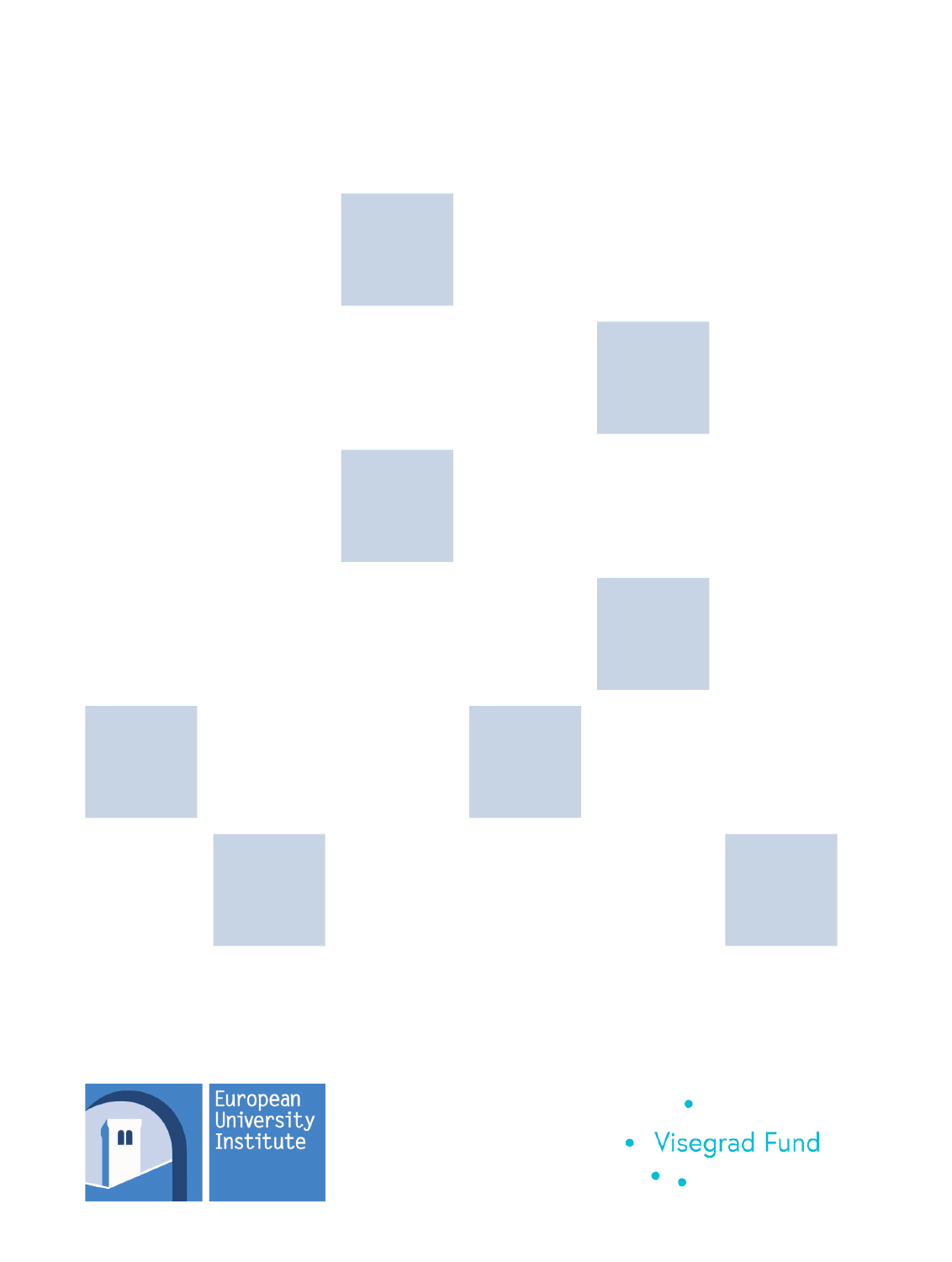# **INTERNATIONAL VISEGRAD FUND AND EUROPEAN UNIVERSITY INSTITUTE**

CONTRACTOR

**RESEARCH GRANT PROGRAMME for the consultation of primary sources at the Historical Archives of the European Union**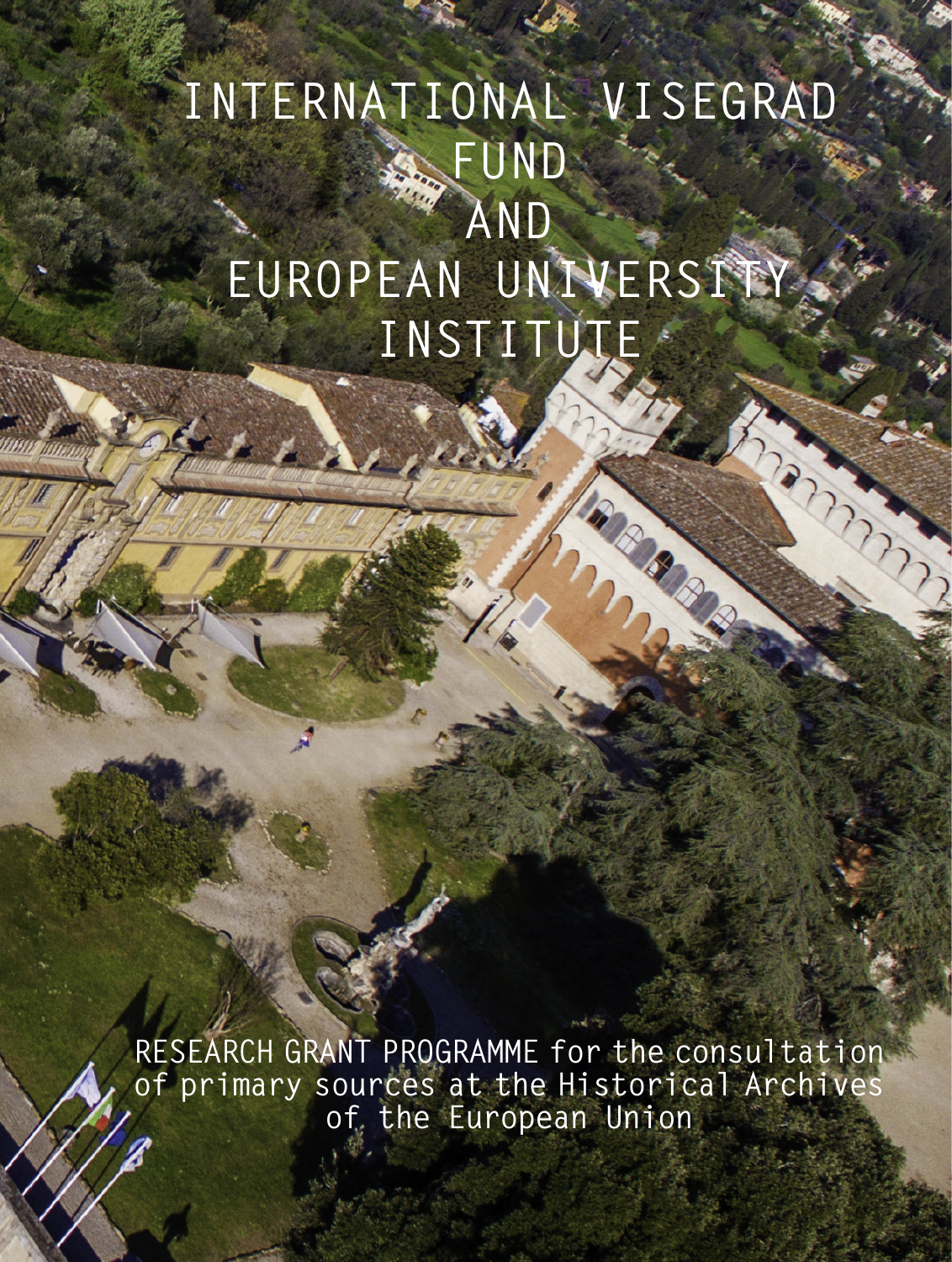**On 10 February 2021, Ambassador Edit Szilágyiné Bátorfi, Executive Director of the International Visegrad Fund (IVF) and Professor Renaud Dehousse, President of the European University Institute, signed an agreement establishing the IVF's postgraduate research grant programme on European integration.**

**Under the scheme, young scholars from the IVF's member states, the Western Balkans and the Eastern Partnership region may apply to conduct research at the HAEU, where the archival memory of European integration is preserved.**

**Up to ten postgraduate grants will be funded over the period 2021 and 2022. To the extent that travel to Florence is permitted under current pandemic measures, grant recipients will be allowed to carry out their research on-site, benefitting also from the international scholarly community of the EUI. However, the HAEU also shall offer the digitalisation of archival files needed by researchers on demand, thus ensuring operational continuity of the grant programme.**

**This first formal agreement between the two institutions marks an important milestone in the relationship between the EUI and the IVF.**

**"I am delighted to sign this agreement with the International Visegrad Fund," stated EUI President Dehousse. "Welcoming more young academics from Central Europe and neighbouring countries to the EUI to study the history of European integration represents a fantastic opportunity for the Institute to achieve one of its key priorities: building closer links with scientific communities in these countries. While conducting research at the Historical Archives of the European Union, these scholars will enrich and diversify the EUI's research community."**

**"We strongly believe our funding will offer the opportunity not only to V4 scholars but also to scholars and researchers who are citizens of the non-EU members states in the neighbourhood. As both the Eastern Partnership and the Western Balkan regions are long-term priority targets for our grant and scholarship funding, this cooperation with EUI only complements our long-term efforts and is in full synergy with it," says Ambassador Bátorfi.**

**The International Visegrad Fund is an international donor organisation, established in 2000 by the governments of the Visegrad Group countries—Czechia, Hungary, Poland and Slovakia—to promote regional cooperation in the Visegrad region (V4) as well as between the V4 region and other countries, especially in the Western Balkans and Eastern Partnership regions. The Fund does so by awarding €8 million through grants, scholarships and artist residencies provided annually by equal contributions of all the V4 countries.**